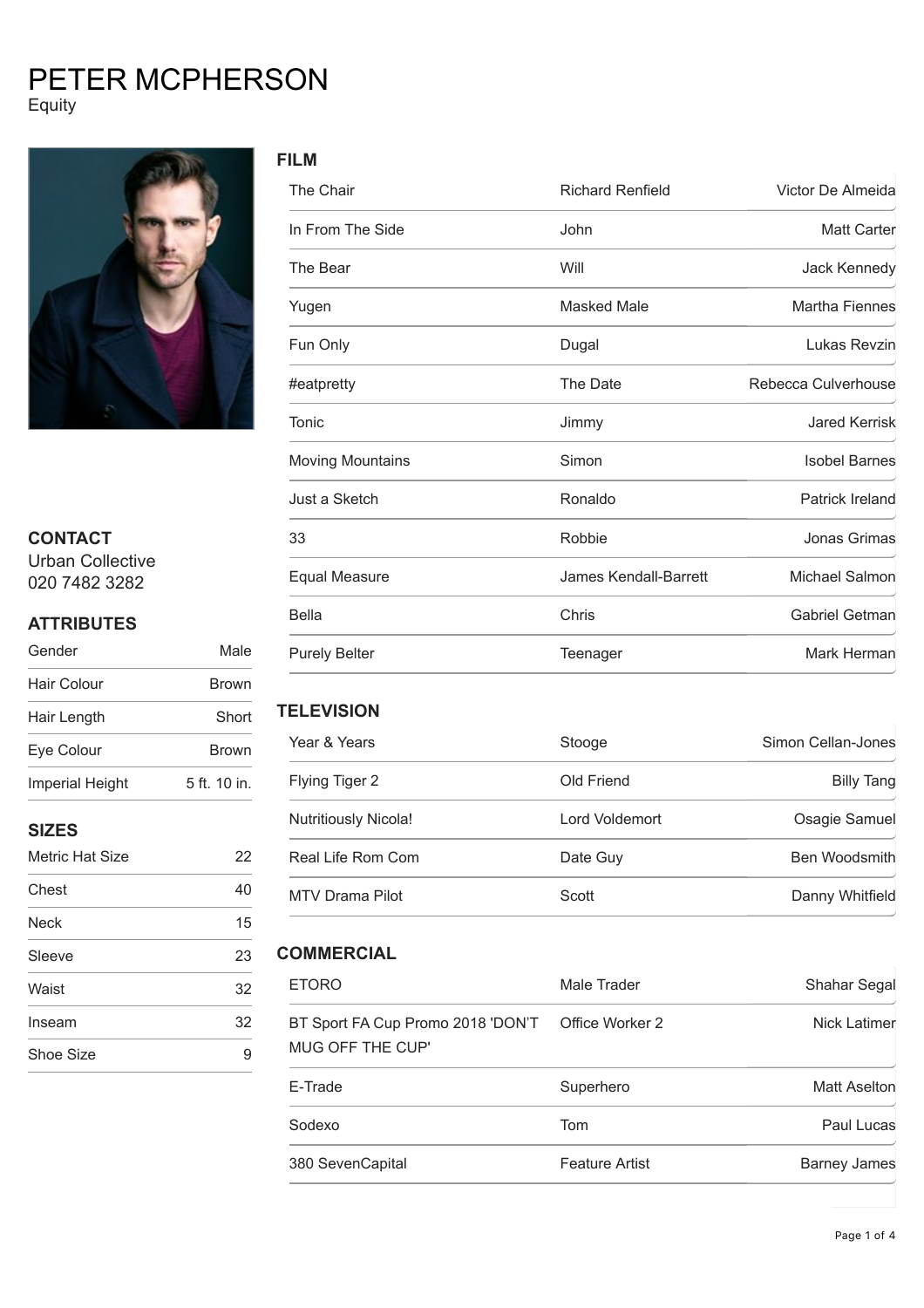| HOOOF App                         | <b>Featured Artist</b> | Darren Murphy       |
|-----------------------------------|------------------------|---------------------|
| <b>VClean</b>                     | Lead                   | Paul Lucas          |
| Huggle Social App                 | Male Co Star           | James Dartnell      |
| <b>Badoo Dating App</b>           | Model                  | <b>Ben Spilling</b> |
| Smiirl -                          | Digital Marketing      | Ovidiu Paun         |
| Ison Recipe Film (Kentwood)       | <b>Featured Artist</b> | Matt Hampton        |
| <b>Bet Bright Casino</b>          | <b>Featured Artist</b> | Ramy Dance          |
| Castle and Kilts - Visit Britain  | Marc                   | Alex Osman          |
| Love in the Lanes - Visit Britain | Marc                   | Alex Osman          |
| Sony Activewear                   | <b>Featured Artist</b> | Sim Warren          |
| <b>Office Shoes</b>               | <b>Cadet Howlett</b>   | Bregeta Bond        |
| Liptons Generation-T              | <b>Featured Artist</b> | Jamie Muir          |
| Pepsi Max                         | Featured               | <b>Vins Blake</b>   |

## **THEATRE**

| <b>Sweet Charity</b>      | <b>Charlie Dark Glasses/Monty</b><br>the Cop | Derek Bond                       |
|---------------------------|----------------------------------------------|----------------------------------|
| Hello Norma Jeane         | <b>Bobby</b>                                 | <b>Matthew Gould</b>             |
| Evita WestEnd             | Officer & Stylist                            | Bill Kenwright & Bob<br>Thompson |
| <b>Wuthering Heights</b>  | Heathcliff                                   | Neil Robinson                    |
| 9to <sub>5</sub>          | <b>Clint Copperfiled</b>                     | Jeff Calhoun                     |
| Wonderful Town            | <b>Tour Guide</b>                            | <b>Braham Murray</b>             |
| Evita                     | Ensemble/Res.Dir                             | <b>Bob Thompson</b>              |
| Two Planks & a Passion    | Geoffrey Le Kolve                            | Lawence Evans                    |
| Colors                    | George Barkowshi                             | Dan Barnard                      |
| The Rehearsal             | Hero                                         | <b>Guy Retallack</b>             |
| <b>Winters Tale</b>       | Old Shepherd                                 | Annie Tyson                      |
| Tonight at 8:30           | Jasper Featherways                           | <b>Philip Hedley</b>             |
| <b>Merchant of Venice</b> | Antonio                                      | <b>Franky Cosgrave</b>           |
| <b>House of Desires</b>   | Don Pedro                                    | Shona Morris                     |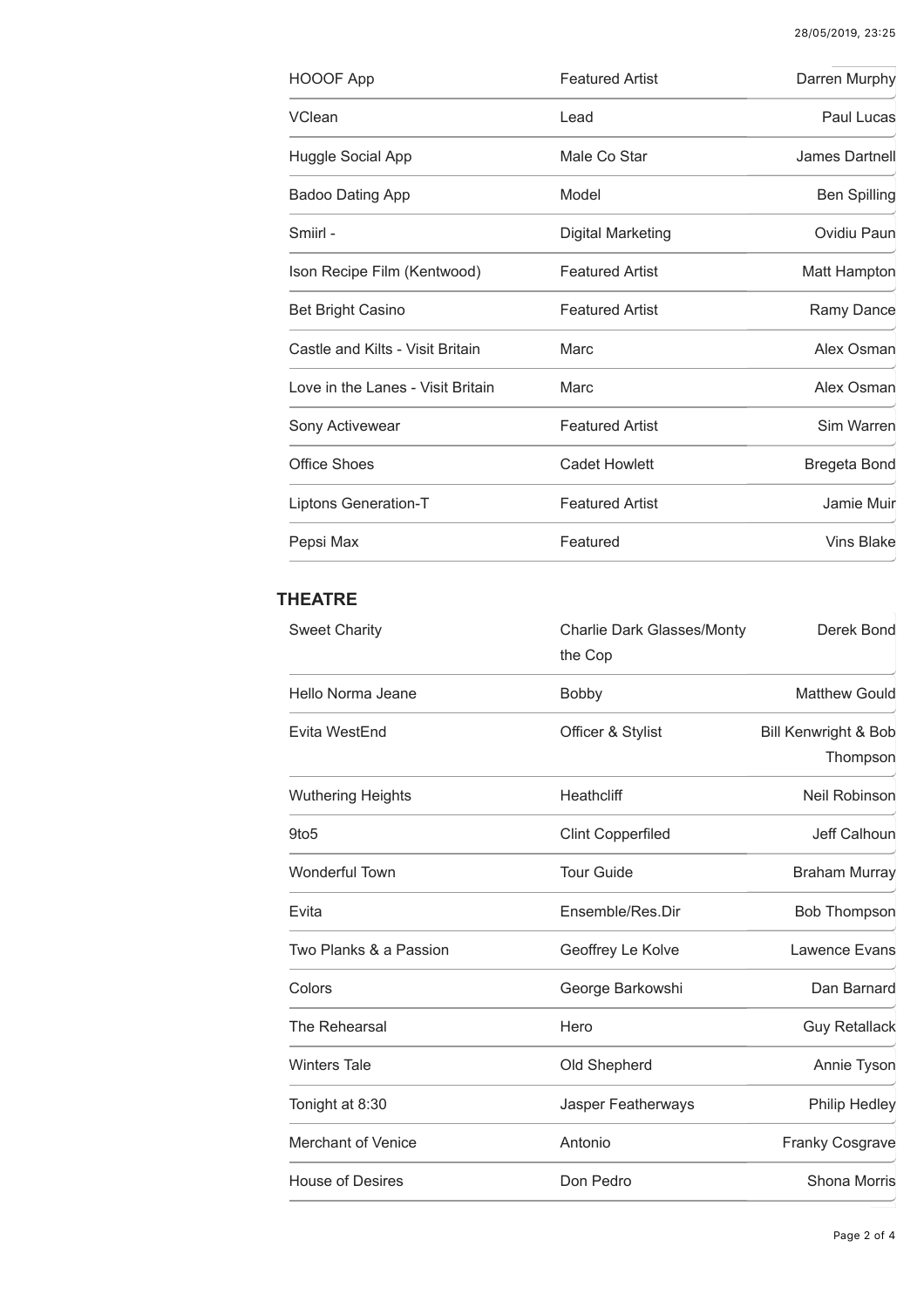| The Crucible           | Judge Hawthorne   | James Kemp                  |
|------------------------|-------------------|-----------------------------|
| This Happy Breed       | Reg Gibbons       | Francine Brodkin            |
| Cats                   | Alonzo            | <b>Christine Cartwright</b> |
| Carmen                 | Ensemble          | David Freeman               |
| Mitridate, re di Ponto | Samurai Warrior   | <b>Graham Vick</b>          |
| Annie Get Your Gun     | Tommy             | <b>Timothy Sheader</b>      |
| Snowman                | <b>Jack Frost</b> | <b>Bill Alexander</b>       |
| <b>Twelfth Night</b>   | Sebastian         | Michael Dyer                |
| Footloose              | Travis            | Paul Kerryson               |
| <b>Boogie Nights</b>   | Ensemble          | John Connway                |
| Night of 1,000 Voices  | Ensemble          | Huge Wooldridge             |

## **MUSICAL**

| Jesus Christ Superstar | Peter                    | <b>Bob Thomson</b>              |
|------------------------|--------------------------|---------------------------------|
| Evita (West End)       | Officer & Stylist        | Bill Kenwright & Bob<br>Thomson |
| 9To <sub>5</sub>       | <b>Clint Copperfield</b> | Jeff Calhoun                    |
| <b>Wonderful Town</b>  | <b>Tour Guide</b>        | <b>Braham Murray</b>            |
| Evita                  | Ensemble                 | <b>Bob Thomson</b>              |
| Cats                   | Alonzo                   | <b>Christine Cartwright</b>     |
| Annie Get Your Gun     | Tommy                    | <b>Timothy Sheader</b>          |
| Footloose              | Travis                   | Paul Kerryson                   |
| <b>Boogie Nights</b>   | Ensemble                 | John Conway                     |
| <b>White Folks</b>     | Company                  | <b>Ray Shell</b>                |
|                        |                          |                                 |

## **VIDEO**

| I Believe           | <b>Featured Artist</b> | <b>Bettina</b> |
|---------------------|------------------------|----------------|
| <b>Best Friends</b> | <b>Featured Artist</b> | All Stars      |

### **OPERA**

| Carman                | Guide           | David Freeman |
|-----------------------|-----------------|---------------|
| Mitridate Re Di Ponto | Samurai Warrior | Graham Vick   |